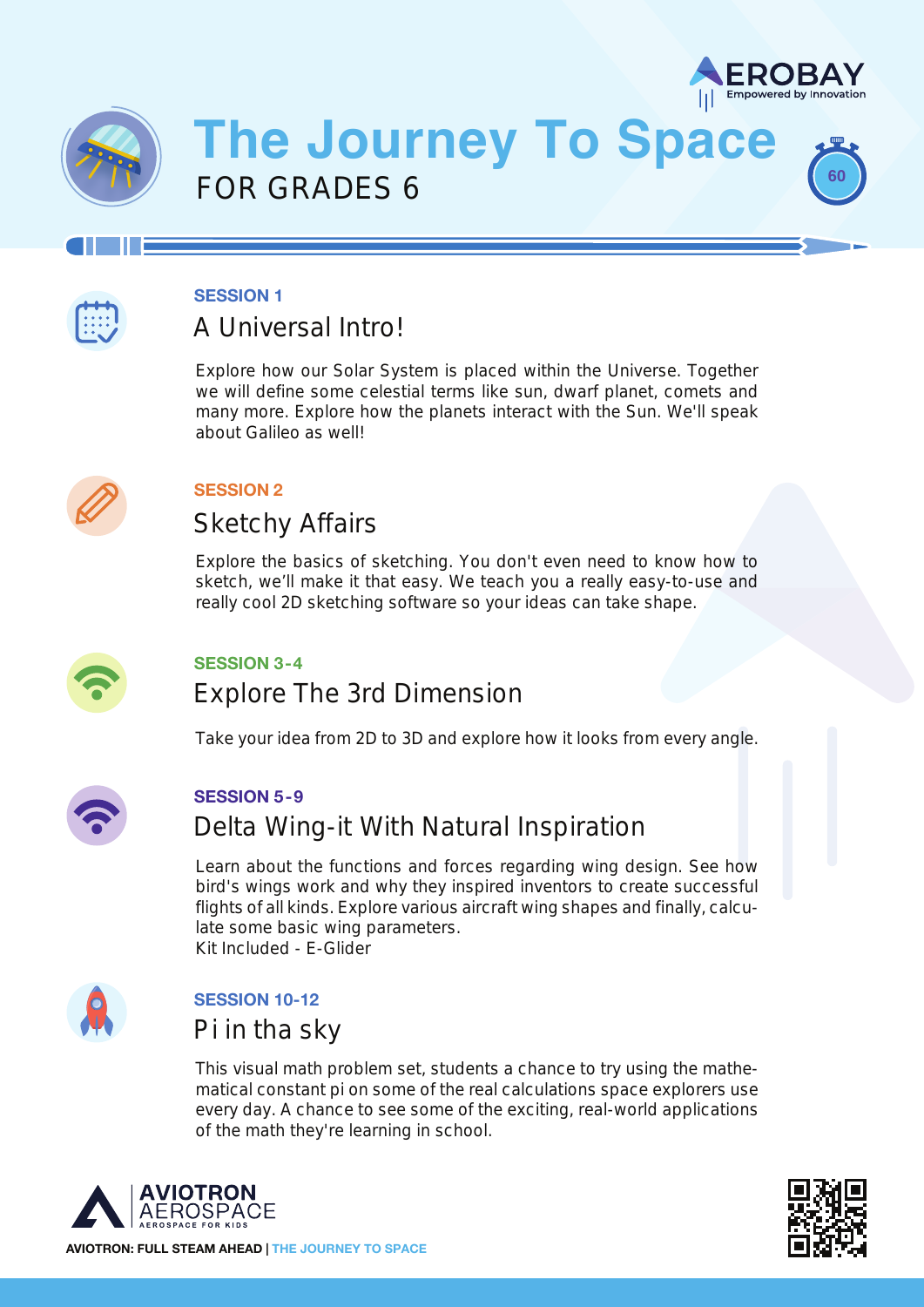

#### **SESSION 13-15**

# Earth Weather and Space Weather

Understand the differences between weather and climate. From the freezing arctic to the blazing deserts, see how long-term weather measurement relates to climate change.



#### **SESSION 16-19**

### Rocket Launcher

Ready? Set? Boost! We launch into rocket science and explain some wonderful ways to design rockets and analyze streams of data. After all, it's all in the numbers.

Kit Included - Rocket Launcher Kit



### **SESSION 20-21**

### Rocket Design

Dream of building society on mars can be accomplished by making efficient rockets to travel. To do so let's start conceptual design of rocket and understand its terminology.



### **SESSION 22-23**

### Water Rocket

Calculation of rocket fin dimension, stability, CG balancing. Build your first rocket. Kit Included - Foam Sheet & Papers



### **SESSION 24-26**

### Parachute Design & Fabrication

Design & build different type of circular, oval, cross parachute. Find drag & terminal velocity. Kit Included - Plastic Parachute



### **SESSION 27**

### Earth and Mars: An Atmospheric perspective

Explore how the Red Planet (Mars) compares to Earth's very own breathable atmosphere. Get curious about the curiosity rover on Mars and future missions to the Red Planet by ISRO, NASA and SpaceX.



### **SESSION 28-31**

### Landing on Mars

Take part in a hands-on activity that demonstrates how the atmosphere can be used to slow down a landing body. Design, build and land your own Mars Rover! **Kit Included - Mars Rover Kit**



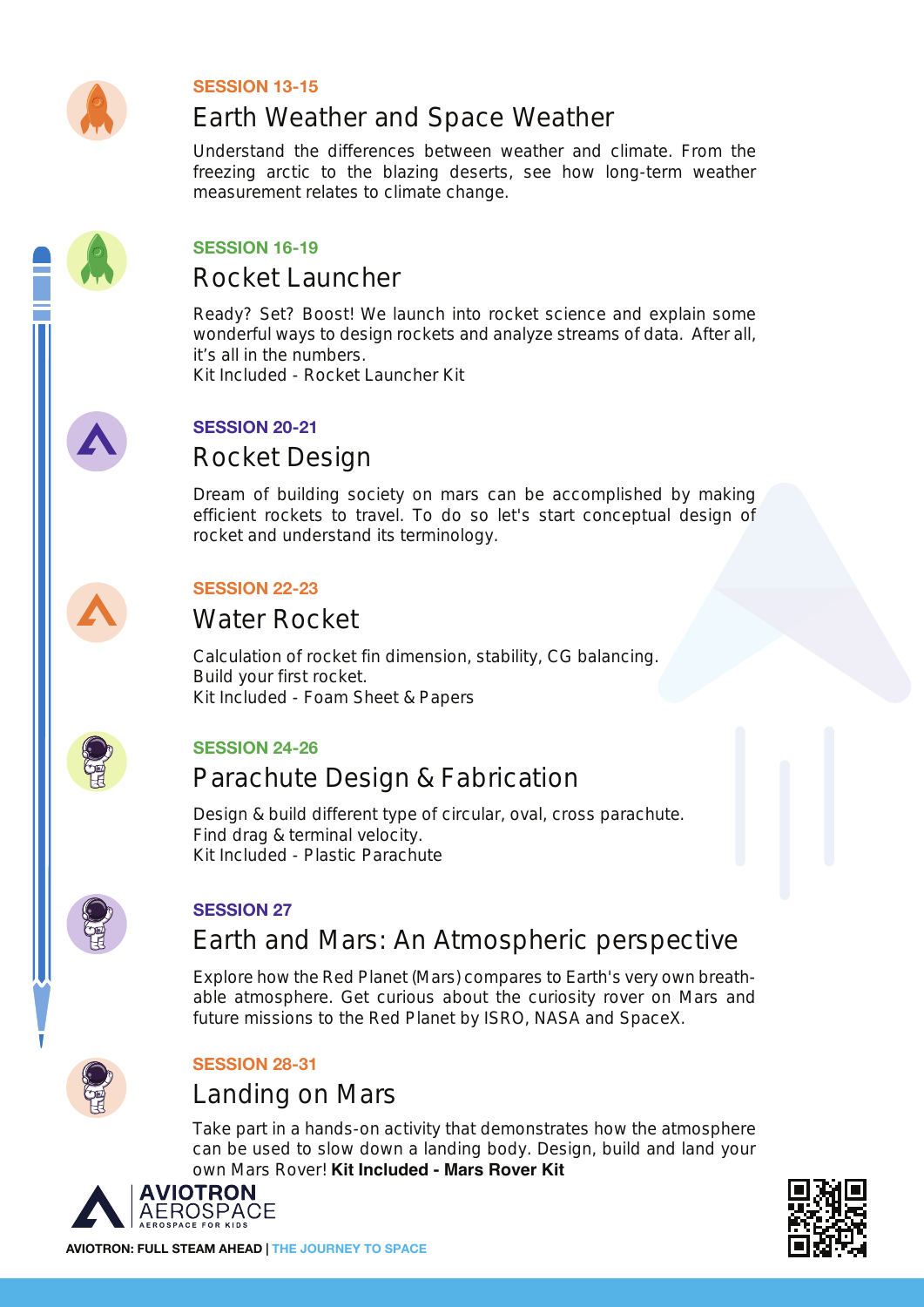

**SESSION 32**

### Test your Rocket

Test your rocket by landing rover on surface. Learn to develop parachute deployment mechanism.



#### **SESSION 33-36**

### Solar System & Our Universe

Together let's unravel the wonderful mysteries of the universe. What is space? How has our solar system evolved since the Big Bang? Do we have neighbours outside of Earth? Kit Included - Solar System Kit



#### **SESSION 37-38**

# Mission: Humankind in Space

Let's have an adventure of our own! You would be in-charge of your own Space Mission- learn to analyse and solve problems from designing and testing to funding the mission.



#### **SESSION 39-40**

# Get Right With The Satellite

It's the thing that makes possible the broadcast of signals from millions of miles away, and it always orbits around Earth! Explore how satellites help in tracking weather changes and in communication between spacecrafts.



### **SESSION 41-44**

# Hands On With A Satellite

Apply your basic learnings from the previous session to design and build your very own Satellite. Kit Included - Mini Satellite



### **SESSION 45-46**

### Space Avionics

Communicate your satellite with your pc or laptop. Kit Included - Electronics for Satellite



### **SESSION 47-50**

Code Name: Python

Get whacking away on those keys and learn how to generate codes, program a satellite and make awesome mathematical models.